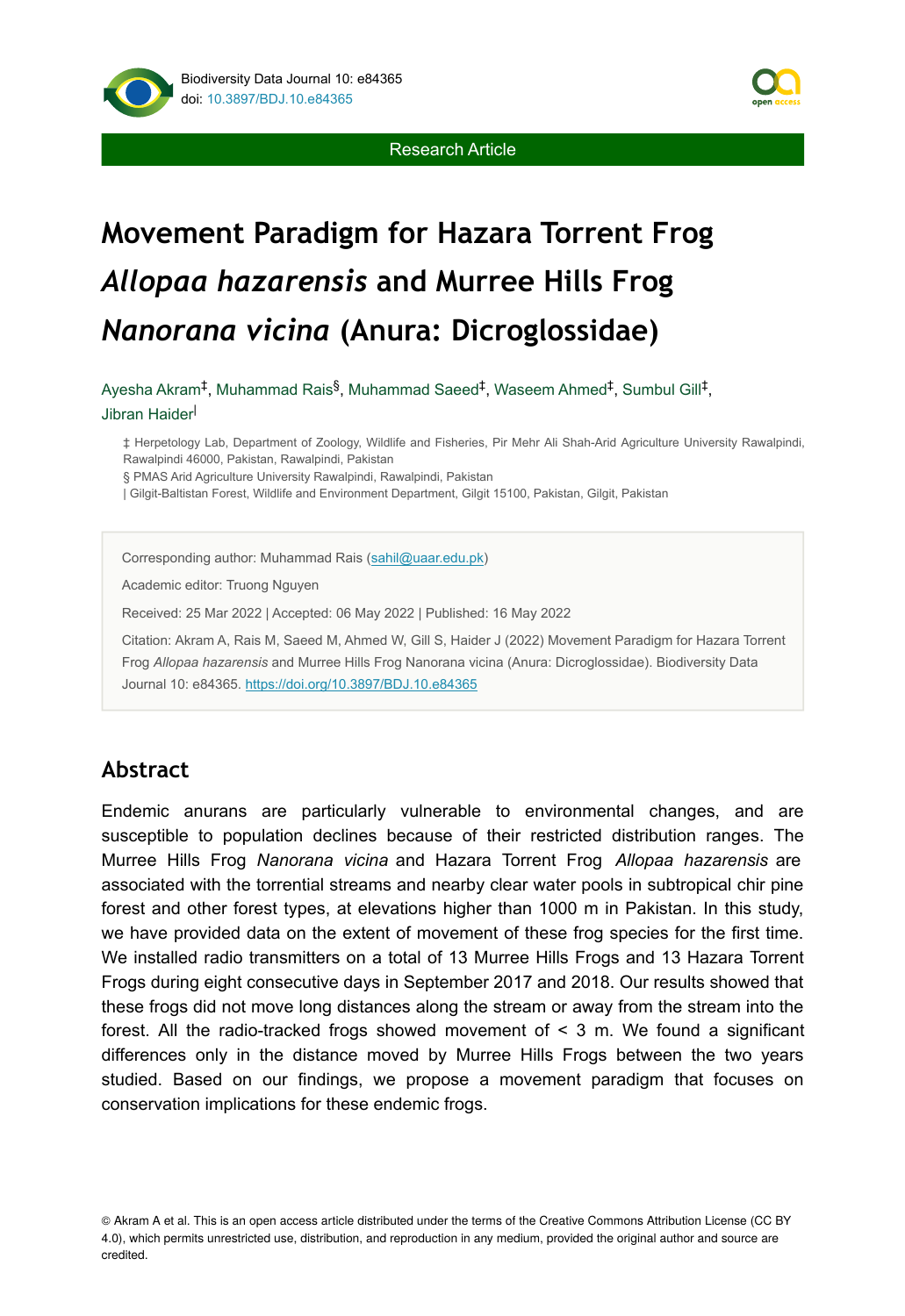## **Keywords**

conservation, dispersal, endemic, frogs, habitat, radio telemetry

## **Introduction**

Conservation of amphibians is becoming more vital due to the increasing global extinction rate in this group [\(Rais et al. 2021\)](#page-9-0). Amphibians respond to geophysical characteristics at broad spatial scales, but few studies have examined their response to changes in landscape structure and climate change [\(Dupuis et al. 2000,](#page-8-0) [Adams and Bury 2002](#page-8-1)). The ultimate structure of amphibian populations depends on the success of dispersal, spatial distribution of water bodies and connectivity of breeding sites [\(Semlitsch and Bodie 1998,](#page-9-1) [Marsh and Trenham 2001](#page-9-2), [Moilanen and Nieminen 2002](#page-9-3)). Structural and functional landscape connectivity is essential for dispersal of species across the landscape ([Taylor et](#page-10-0) [al. 2006](#page-10-0)).

Studies on habitat use provide useful information for species conservation [\(Manly et al.](#page-9-4) [2002](#page-9-4), [Brunjes et al. 2006,](#page-8-2) [Aarts et al. 2008](#page-8-3)). Endemic amphibians are particularly vulnerable to environmental changes and are susceptible to population declines ([Lecis and](#page-9-5) [Norris 2004,](#page-9-5) [Moore et al. 2004\)](#page-9-6) because of their restricted distribution range. The Murree Hills Frog and Hazara Torrent Frog are endemic to South Asia and Pakistan, respectively [\(Khan 2006,](#page-8-4) [Rais et al. 2021\)](#page-9-0). These frogs are associated with the torrential streams and nearby clear water pools in subtropical chir pine forest and Himalayan moist temperate forest at elevations higher than 1000 m ([Ahmed et al. 2020\)](#page-8-5), and their breeding season is from July-August ([Saeed et al. 2021](#page-9-7)). The two species are categorized as Least Concern by the Red List of Threatened Species by the International Union for Conservation of Nature [\(Ahmed et al. 2020\)](#page-8-5). Habitat degradation, urbanization and climate change are the known threats to these species [\(Ohler and Dutta 2004](#page-9-8), [Khan et al. 2008\)](#page-9-9). Currently, there are no published data on the movement of these species. Given this, the present study used radio telemetry to assess for the first time the movements of *Allopaa hazarensis* and *Nanorana vicina* and proposed a movement paradigm that focuses on conservation implications for these endemic frogs.

# **Materials and methods**

*Study area and species.*— We conducted the present study on Murree Hills Frog (*Nanorana vicina*) and Hazara Torrent Frog (*Allopaa hazarensis*) at a natural freshwater stream (33.8432°N, 73.4694°E; 1693 m elevation), located in Village Parhanna, Tehsil Murree, District Rawalpindi, Punjab Province, Pakistan. This stream cascades over rapids and has a few associated ponds (Fig. [1\)](#page-2-0). The stream is part of the Murree-Kotli Sattiyan and Kahuta National Park, Punjab, Pakistan. The topography of the National Park at higher altitude is mainly composed of rugged terrain with narrow valleys. The hilly area contains valleys created by the fast flowing running water of streams and rivers ([Atta-ur-Rahman et](#page-8-6)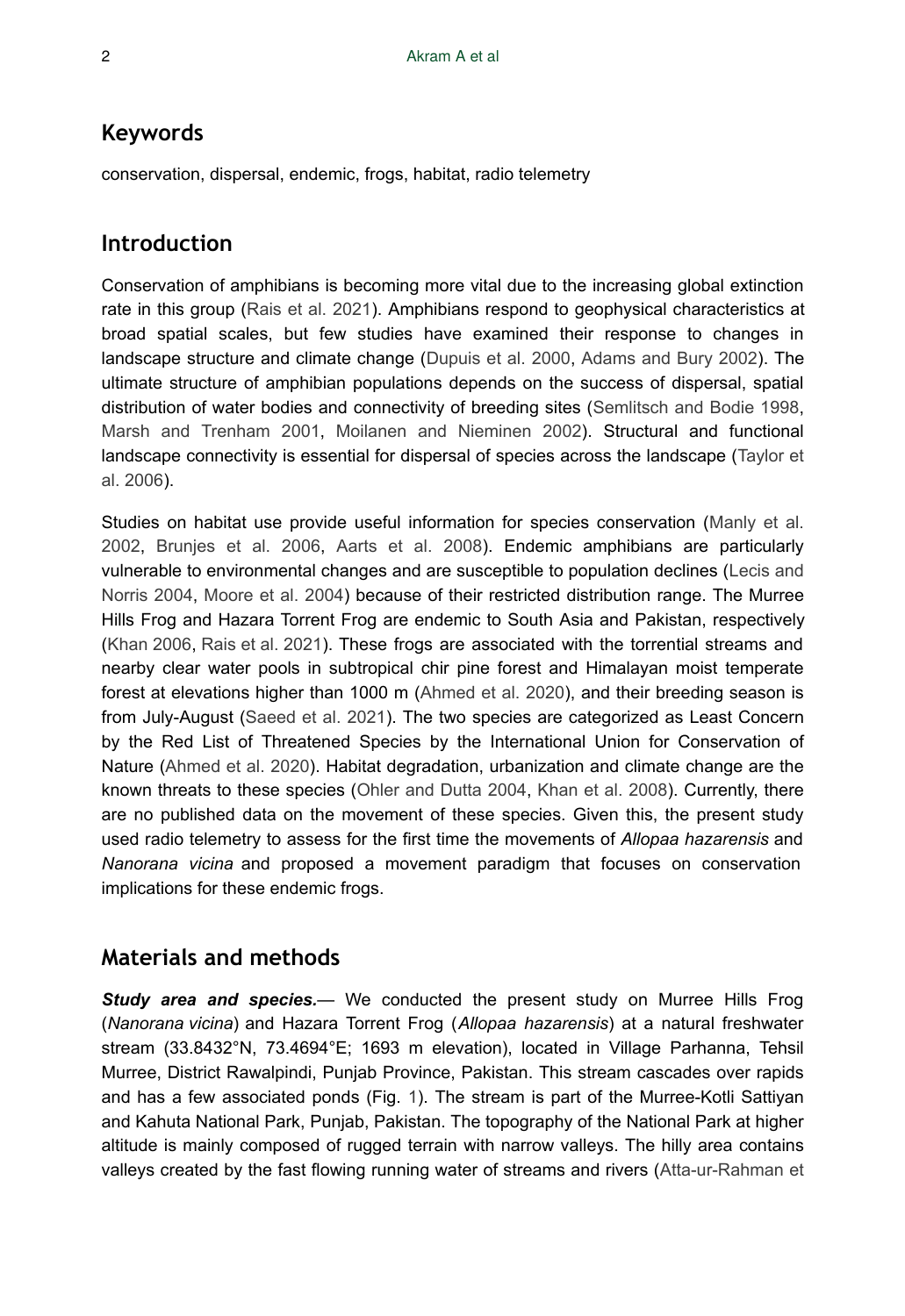[al. 2010\)](#page-8-6). Most of the vegetation in the area consists of sub-tropical chir pine forest and Himalayan moist temperate [\(Khan 2006](#page-8-4)).

<span id="page-2-0"></span>

Figure 1. doi

Freshwater stream at the Village Parhanna, Tehsil Murree, District Rawalpindi, Punjab Province, Pakistan. Photographed by Muhammad Saeed.

*Installing radio transmitters.*—We captured the frogs using dip nets. We used Holohil BD-2A transmitters (0.49 g) and followed the attachment method by [Muths \(2003\)](#page-9-10). We arranged the transmitter so that the battery was orientated towards the rear of the individual to allow it to move easily in the water. We made adjustments to the assembly system to make it easier for frogs to carry the transmitter. We constructed the radio transmitter belts by using a very thin, soft elastic thread and light-weight, brightly-coloured plastic beads. For each assembly, we placed a transmitter in the center of the elastic thread, with an equal number of beads on both sides of the transmitter and tied a knot in the elastic thread. We ensured that the belt was not so tight that it constricted the frog's body and not so loose that it could easily slip off. To attach the transmitter, we stretched the legs of the frog and adjusted the belt as needed to fit around the frog's waist ([Muths 2003](#page-9-10)) (Fig. [2](#page-3-0)). We used a vernier caliper (Insize Precision Measurement Vernier Caliper SL-1112) to measure snout-vent length (mm) and a digital weighing balance (BL 60001-5) to weigh individuals (grams). We ensured that the attachment assembly would not exceed 10% of the frog's total body mass [\(Richards et al. 1994](#page-9-11)).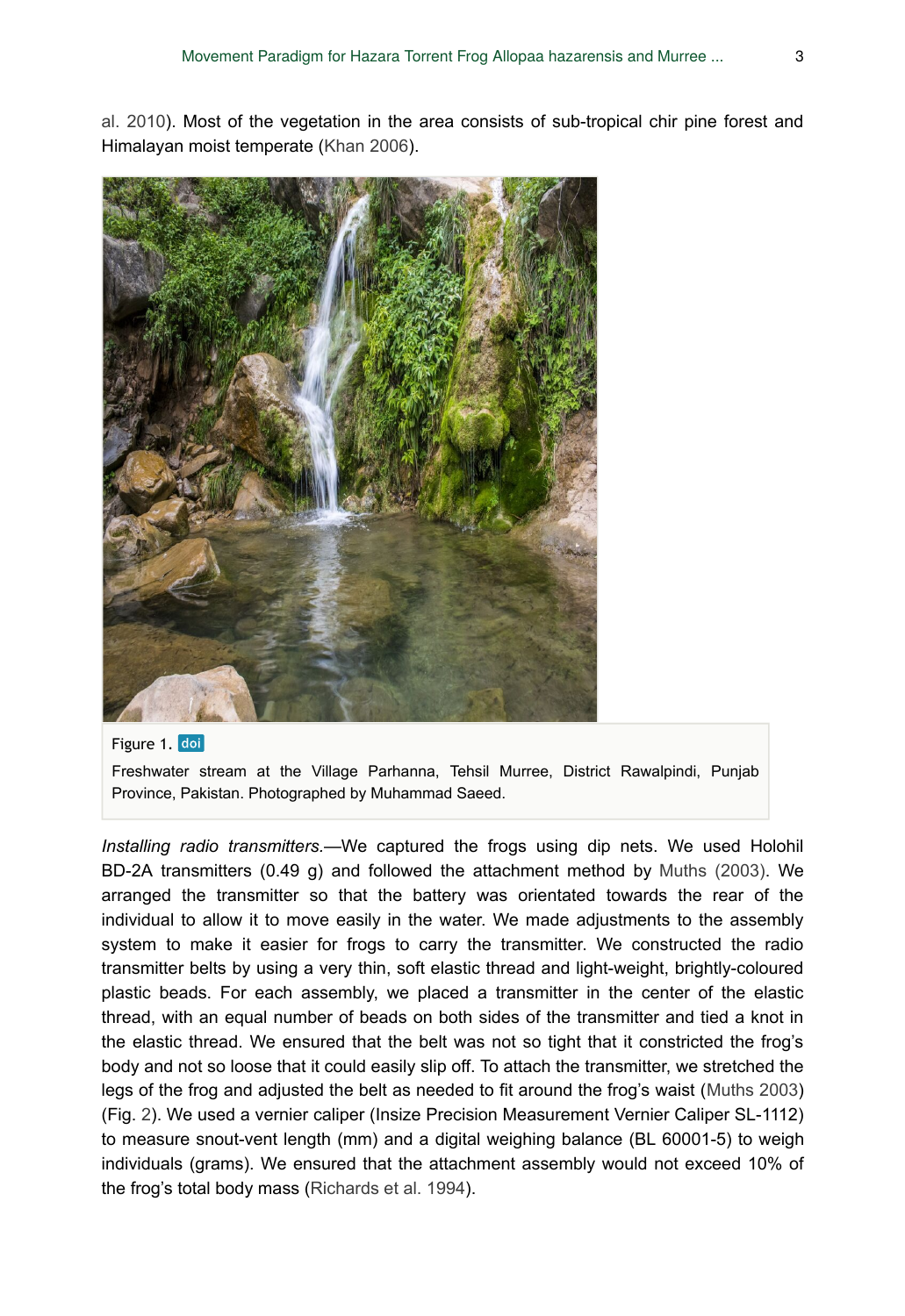<span id="page-3-0"></span>

#### Figure 2.

Making the adjustable belt (A-B), measuring the snout-vent length (C), attaching the BD-02 radio transmitter assembly on the frog's waist (D), Hazara Torrent Frog (*Allopaa hazarensis*), (E) Murree Hills Frog (*Nanorana vicina*) (F).

*Radio tracking.*—We installed radio transmitters on three Murree Hills Frogs (1  $\delta$ , 2  $\Omega$ ) and five Hazara Frogs (2  $\delta$ , 3  $\circ$ ) in September 2017 and 10 Murree Hills Frogs (5  $\delta$ , 5  $\circ$ ) and eight Hazara Frogs (6  $\Im$ , 2  $\Im$ ) in September 2018 (non-breeding season) for eight consecutive days during each session. Details on specimens (sex, snout-vent length and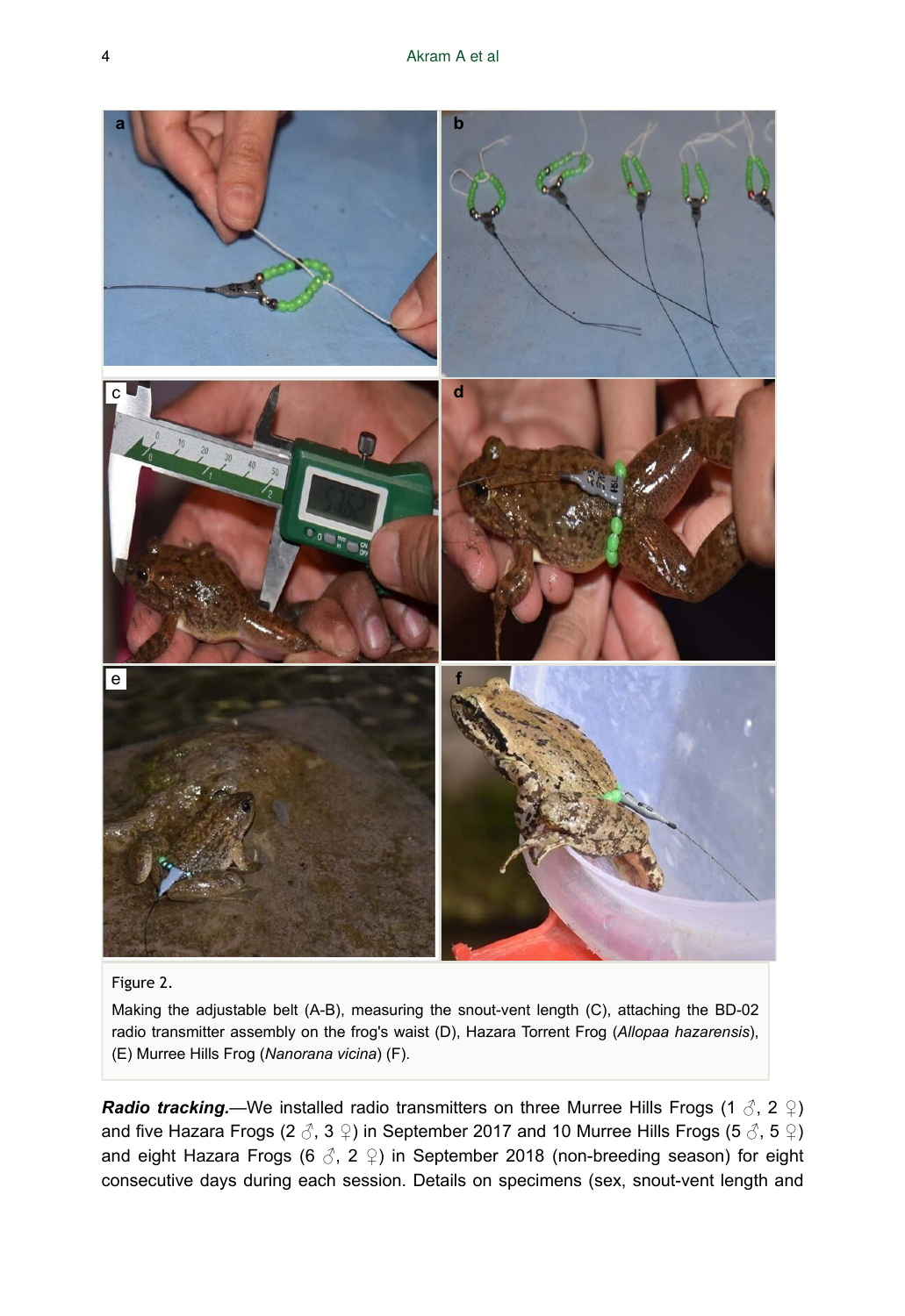weight) and transmitters are given in Table 1. Since the two studied frog species are nocturnal, we located and observed the tracked frogs three times, every three hours from sunset to sunrise. We recorded the distance moved by each frog and calculated mean distances (m) moved for males and females of each species for the entire session.

After testing normality of our data (*P* > 0.05 for Shapiro-Wilk test) in SPSS 25, we used the Mann-Whitney test to compare distances (median) moved by males and females of each species in a given year and distances moved by radio-tracked frogs (pooled data for males and females) of each species between 2017 and 2018 ( $\alpha$  = 0.05).

#### **Results**

We did not observe much movement (limited to  $\leq$  3 m) along the stream or away from the stream into the forest by either species. The mean distance (m) moved by radio-tracked males and females of Hazara Frogs and Murree Hills Frogs in 2017 and 2018 is given (Table [1\)](#page-4-0). We lost a few transmitters (*Allopaa hazarensis*, ♂ = 4 , ♀ = 1; *Nanorana vicina*,  $\beta$  = 2,  $\Omega$  = 3) during the study period and, consequently, distance data were not recorded in these cases (Table [1\)](#page-4-0). We found a significant difference between the distance (median) travelled by Murree Hills Frogs (pooled data for the two sexes) (U = 27; *P* = 0.046) in 2017 and 2018 with more distance travelled in 2017 ( $n = 6$ ; 0.60 m) as compared to 2018 ( $n =$ 19; 0.30 m). We did not find significant differences between any of the radio-tracked males and females of Hazara Torrent Frogs in 2017 (U = 0.00; *P* = 0.58), 2018 (U = 7.50; *P* = 0.32) and of Murree Hills Frogs in 2017 (U = 1.00; *P* = 0.10) and 2018 (U = 34.50; *P* = 0.43) and Hazara Torrent Frogs (pooled data for the two sexes) (U = 48; *P* = 0.31) between 2017 and 2018.

#### <span id="page-4-0"></span>Table 1.

Mean distance (meter) moved by Hazara Torrent Frog (*Allopaa hazarensis*) and Murree Hills Frog ( *Nanorana vicina*) along the studied stream in Village Parhanna, Tehsil Murree, District Rawalpindi, Punjab Province, Pakistan, during eight days in September 2017 and 2018.

\*missing data due to the loss of the transmitter

| Hazara Torrent Frog (Allopaa hazarensis) |     |                                   |                                                 |                         |                |  |  |  |  |  |
|------------------------------------------|-----|-----------------------------------|-------------------------------------------------|-------------------------|----------------|--|--|--|--|--|
| <b>Sex</b>                               | ID  | <b>Transmitter Frequency (Hz)</b> | Snout-vent Length (mm) Weight (gm) Distance (m) |                         |                |  |  |  |  |  |
| 8                                        | 99  | 150.712                           | 58                                              | 152.82                  | 1.5            |  |  |  |  |  |
| 3                                        | 97  | 150.550                           | 57                                              | 151.9                   | $\star$        |  |  |  |  |  |
|                                          |     |                                   |                                                 | Mean $(\textcircled{})$ | 1.5            |  |  |  |  |  |
| ¥                                        | 100 | 150.755                           | 59                                              | 159.04                  | 1.51           |  |  |  |  |  |
| ¥                                        | 98  | 150, 670                          | 64                                              | 158.25                  | 1.2            |  |  |  |  |  |
| ¥                                        | 102 | 150, 867                          | 75                                              | 176.4                   | 2.41           |  |  |  |  |  |
|                                          |     |                                   |                                                 | Mean $($ 2)             | $1.7 \pm 0.31$ |  |  |  |  |  |

**2017**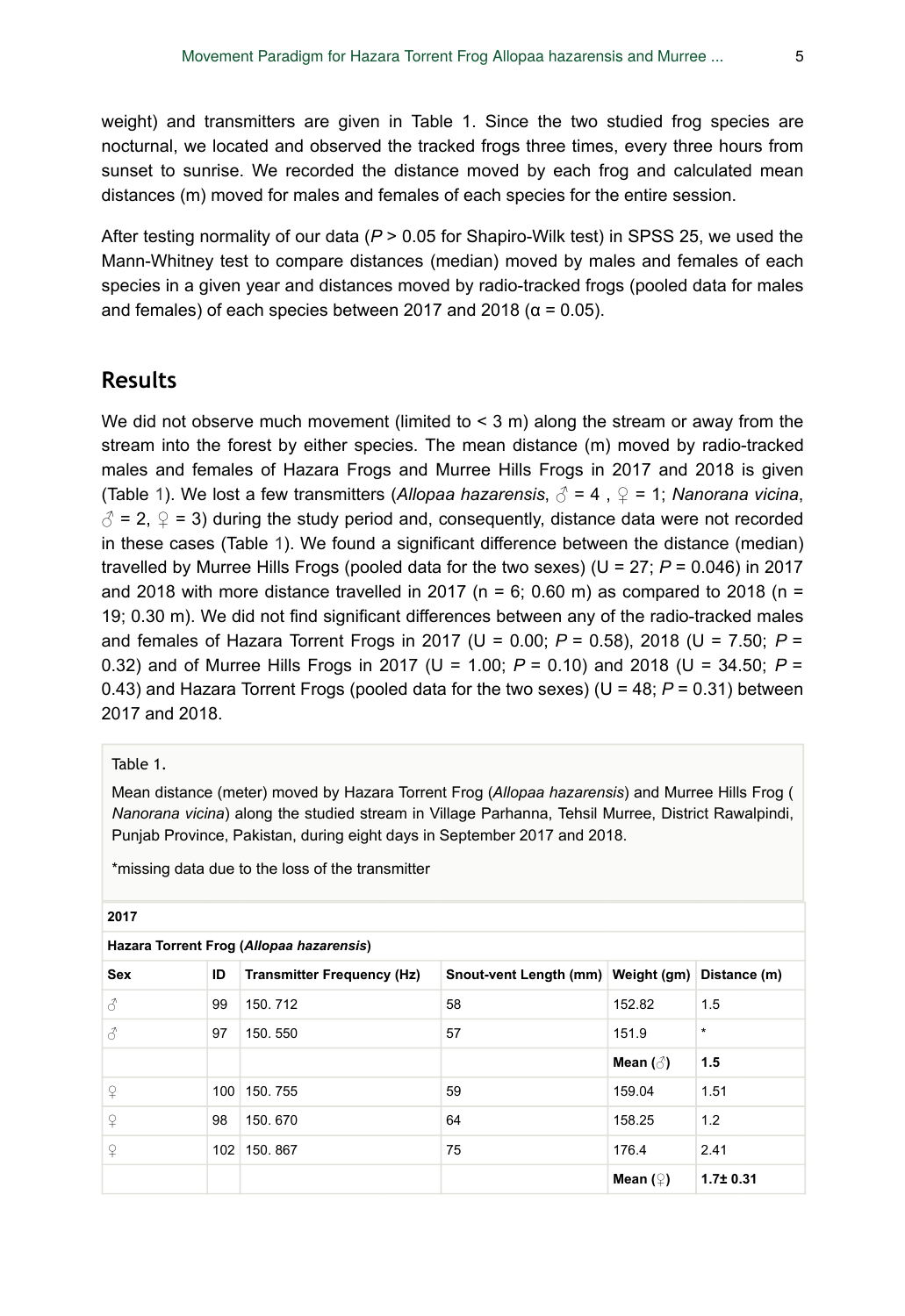| Murree Hills Frog (Nanorana vicina)      |     |             |            |            |                         |                 |                |  |  |  |  |  |  |
|------------------------------------------|-----|-------------|------------|------------|-------------------------|-----------------|----------------|--|--|--|--|--|--|
| 8                                        |     | 101 150.831 |            | 81         | 172.5                   | 1.5             |                |  |  |  |  |  |  |
|                                          |     |             |            |            | Mean $(\textcircled{})$ | $1.5 \pm 0.17$  |                |  |  |  |  |  |  |
| $\hbox{$\mathfrak{L}$}$                  |     | 103 150.904 |            | 87         | 207.96                  | $\star$         |                |  |  |  |  |  |  |
| $\mathsf{P}$                             |     | 104 150.948 |            | 98         | 256.3                   | 2.72            |                |  |  |  |  |  |  |
|                                          |     |             |            |            | Mean $($ $\hat{=}$ )    | $2.72 \pm 0.30$ |                |  |  |  |  |  |  |
| 2018                                     |     |             |            |            |                         |                 |                |  |  |  |  |  |  |
| Hazara Torrent Frog (Allopaa hazarensis) |     |             |            |            |                         |                 |                |  |  |  |  |  |  |
| 8                                        |     | 368 150.593 |            | 56         | 158.5                   | 0.6             |                |  |  |  |  |  |  |
| 8                                        | 99  | 150.712     |            | 53         | 149.56                  | 0.6             |                |  |  |  |  |  |  |
| 8                                        |     | 101 150.832 |            | 50         | 153.9                   | 1.5             |                |  |  |  |  |  |  |
| 8                                        |     | 373 150.895 |            | 49         | 150.34                  | $\star$         |                |  |  |  |  |  |  |
| 3                                        |     | 365 150.396 |            | 36         | 140.2                   | $\star$         |                |  |  |  |  |  |  |
| 8                                        |     | 367 150.575 |            | 37         | 148                     | $\star$         |                |  |  |  |  |  |  |
|                                          |     |             |            |            | Mean $(\text{A})$       | $0.9 + 0.14$    |                |  |  |  |  |  |  |
| ¥                                        |     | 370 150.695 |            | 64         | 161.33                  | $\star$         |                |  |  |  |  |  |  |
| ¥                                        |     | 366 150.533 |            | 60         | 160.4                   | 0.9             |                |  |  |  |  |  |  |
|                                          |     |             |            |            | Mean $($ $\hat{=}$ )    | 0.910           |                |  |  |  |  |  |  |
| Murree Hills Frog (Nanorana vicina)      |     |             |            |            |                         |                 |                |  |  |  |  |  |  |
| 8                                        | 369 |             |            | 150.614 58 | 164.18                  |                 | 2.11           |  |  |  |  |  |  |
| 8                                        | 374 |             | 150.975 79 |            | 189.08                  |                 | 1.5            |  |  |  |  |  |  |
| 8                                        | 371 |             | 150.795 75 |            | 187.91                  |                 | $\star$        |  |  |  |  |  |  |
| 3                                        | 100 |             | 150.755 89 |            | 222.35                  |                 | ×.             |  |  |  |  |  |  |
| 8                                        | 102 |             | 150.867 81 |            | 213.41                  |                 | 1.2            |  |  |  |  |  |  |
|                                          |     |             |            |            | Mean $(\textcircled{})$ |                 | $1.6 \pm 0.27$ |  |  |  |  |  |  |
| $\Omega$                                 | 104 |             | 150.949 73 |            | 173.05                  |                 | $\star$        |  |  |  |  |  |  |
| $\mathop{\mathbb Q}\nolimits$            | 363 |             | 150.352 61 |            | 179.31                  |                 | 0.6            |  |  |  |  |  |  |
| $\mathop{\mathbb Q}$                     | 372 |             |            | 150.813 72 | 187.85                  |                 | 0.6            |  |  |  |  |  |  |
| $\varphi$                                | 98  |             | 150.670 88 |            | 212.41                  |                 | 2.41           |  |  |  |  |  |  |
| $\varphi$                                | 362 |             |            | 150.313 74 | 173.05                  |                 | $\star$        |  |  |  |  |  |  |
|                                          |     |             |            |            | Mean $($ 2)             |                 | $1.2 \pm 0.33$ |  |  |  |  |  |  |

# **Discussion**

We provided data on the movement pattern of two frogs endemic to Himalayan region, Hazara Torrent Frog (*Allopaa hazarensis*) and Murree Hills Frog (*Nanorana vicina*), for the first time. Our data showed that these frog species exhibit limited movement during the observed time period. A synthesis of review on movement and dispersal in amphibians by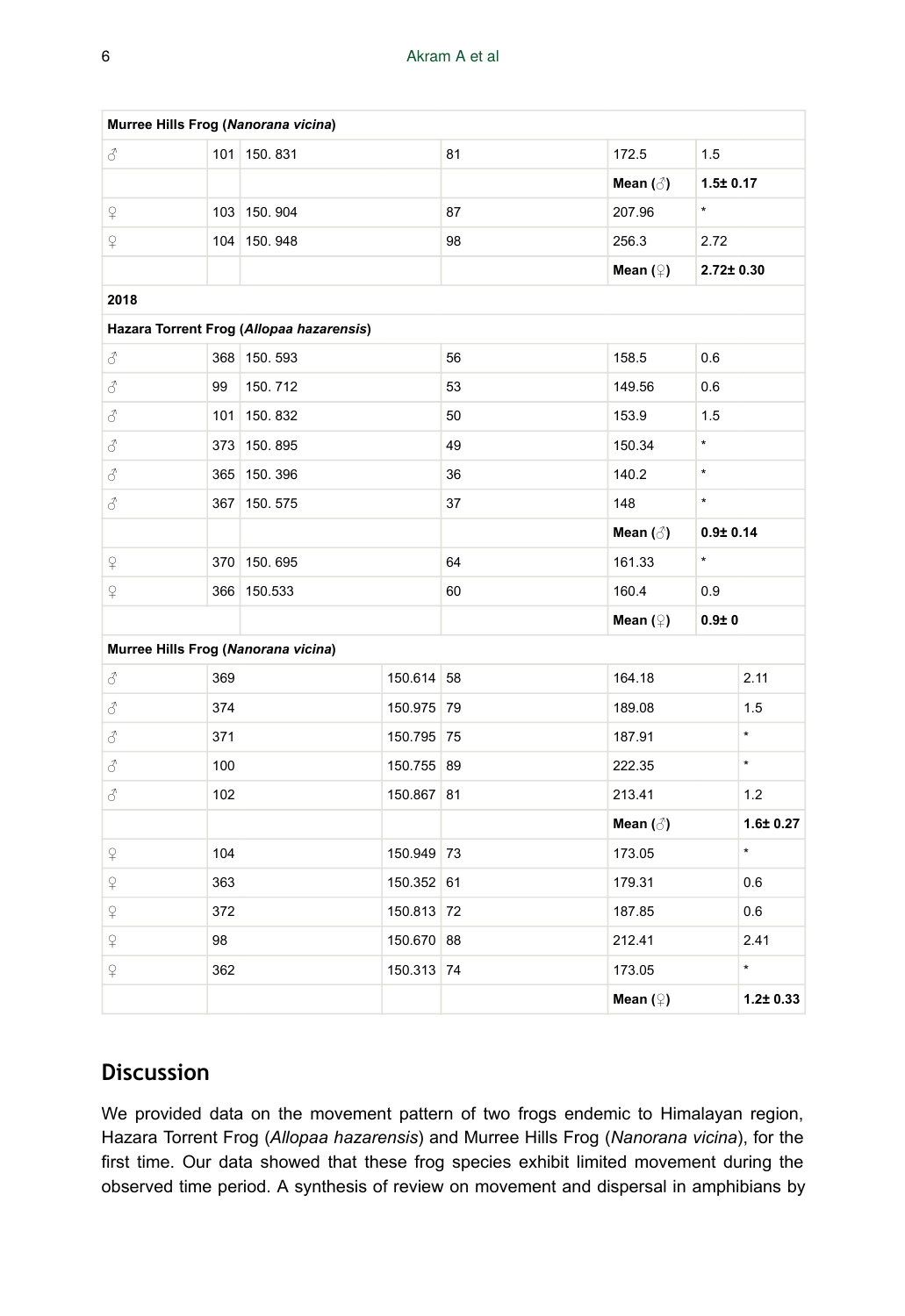[Rais and Ahmed \(2021\)](#page-9-12) suggests that movement and dispersal of short distance (< 1 km) are common, of medium distance (2-4 km) are uncommon and of long distances (> 5 km) are very rare. [Funk et al. \(2005\)](#page-8-7) reported that only 4% of marked Columbia Spotted Frog (*Rana luteiventris*) adults moved distances greater than 200 m. [Berven and Grudzien](#page-8-8) [\(1990\)](#page-8-8) reported only two Wood Frogs (*Rana sylvatica*) moved distances of 2,530 m. [De](#page-8-9) [Villiers and Measey \(2017\)](#page-8-9) reported that only 5% of marked African Clawed Frogs (*Xenopus laevis*) made over-land movements with distances of  $\sim$  150 m and only 91 individuals moved distances of 2.4 km. The limited extent of movement exhibited by the Murree Hills Frog and the Hazara Torrent Frog during the present study indicates that these endemic frogs depend on a specific stream to live and reproduce, which have critical implications for their conservation.

The Murree Hills Frogs and Hazara Torrent Frogs are facing anthropogenic threats, such as habitat degradation, urbanisation and natural threats, as well as climate change [\(Ohler](#page-9-8) [and Dutta 2004](#page-9-8), [Khan et al. 2008](#page-9-9)). Accordingly, we propose a movement paradigm for these two frog species. In response to such anthropogenic threats and/or climate change, these frog species might face local extinction if they cannot move greater distances or move over-land through open forest to colonise nearby streams (which are, in most cases, > 300 m away from the studied area; Muhammad Rais, pers. obs). These species may have two options for the dispersal and establishment of a metapopulation:

- 1. move upstream, which would require use of energy reserves and may subject newly dispersed/immigrants to competition with individuals already inhabiting upstream areas,
- 2. move downstream into unsuitable habitat in lower elevations, with more urban settlements, pollution and deforestation.

The species are not expected to take the risk of dispersal into subtropical scrub streams located further south due to unfavourable habitat and unsuitable environmental conditions. Increase in the air and water temperature or water withdrawal from the streams by the local community could seriously impact populations of these species. The species might be forced to perform over-land migration through the forest to occupy nearby streams, which are situated at a distance difficult to travel by amphibians or perform upstream migration that would require considerable energy reserves and may cause stress in the individuals (Fig. [3\)](#page-7-0). Various mitigation approaches, such as construction of artificial wetlands, enhanced habitat connectivity and wetland restoration have been proposed to mitigate such effects elsewhere in the world ([Brand and Snodgrass 2010,](#page-8-10) [Lehtinen and](#page-9-13) [Galatowitsch 2001,](#page-9-13) [Rais and Ahmed 2021](#page-9-12)). These could be tested in the study area in future for the conservation of the two studied species.

We could have provided a more detailed data of movement in these frogs if we had not lost 38% of our fitted transmitters. The terrain is hilly and the stream had large boulders which were difficult to move. It was unclear whether the transmitters were lost while the frogs hid beneath the boulders, due to predation or to heavy rains which created flooding in the stream. For future research, we suggest using conventional mark-recapture study techniques or using PIT tags. It will reduce cost and more frogs could be included in the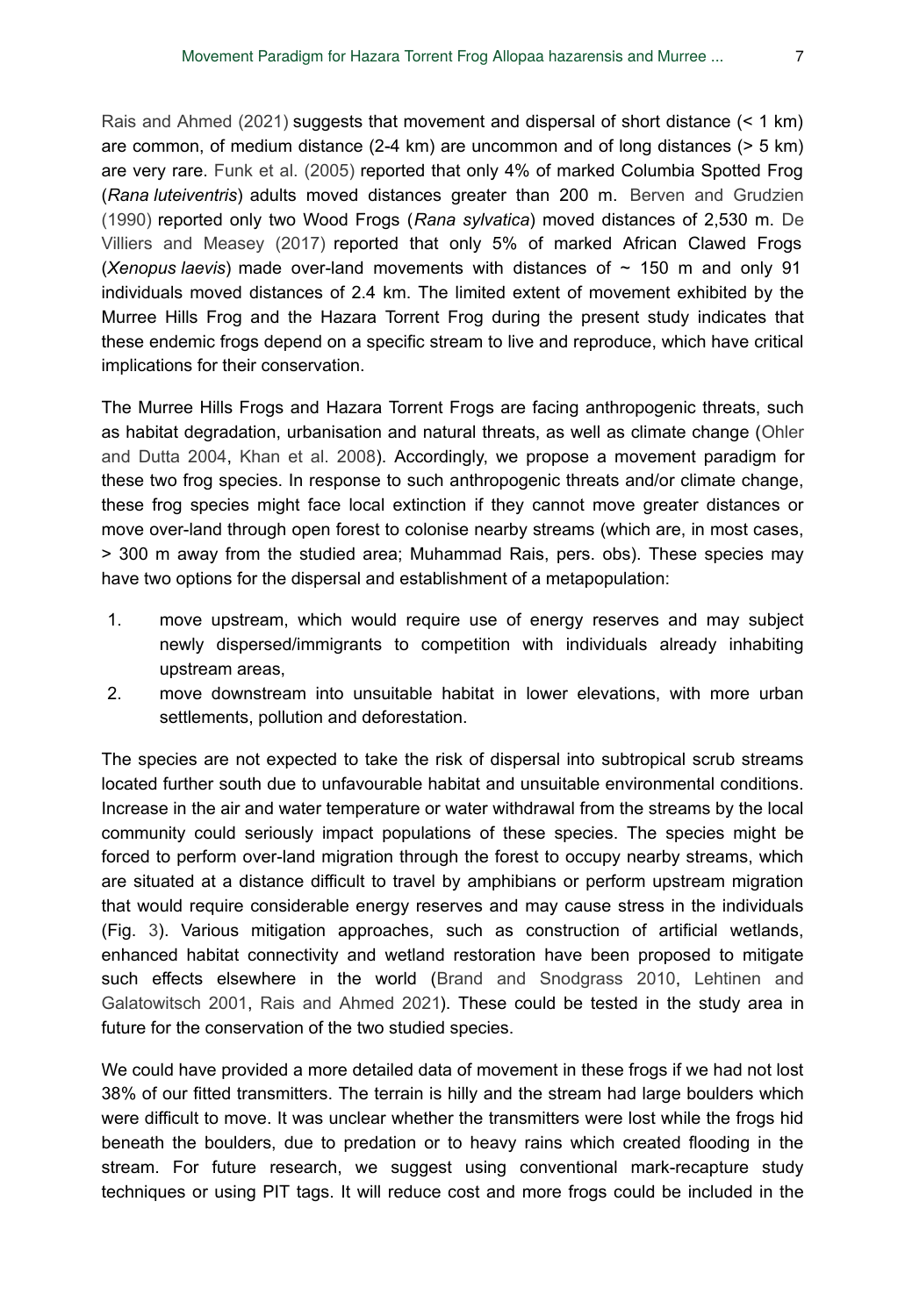study. Likewise, we also suggest carrying out additional studies by incorporating multiple adjacent stream systems to better understand dispersal and colonisation by these frogs.

<span id="page-7-0"></span>

## **Acknowledgements**

We thank Paul Freed for proof reading our manuscript. We are also thankful to Punjab Forest Department for facilitating field visits.

# **Funding program**

The study was funded by the International Foundation of Science, Sweden (Grant No. D5459/1) and the Higher Education Commission, Pakistan (NRPU Project 3170).

#### **Ethics and security**

We did not carry out any invasive methods for species identification. All specimens were handled with the utmost care and were released in their habitat after installing radio transmitters.

# **Author contributions**

Ayesha Akram: carried out the research as part of her Ph.D study, conducted field surveys, collected data and wrote the original manuscript; Muhammad Rais: designed the study, assisted in site selecion and standardisation of the methods and submitted the manuscript;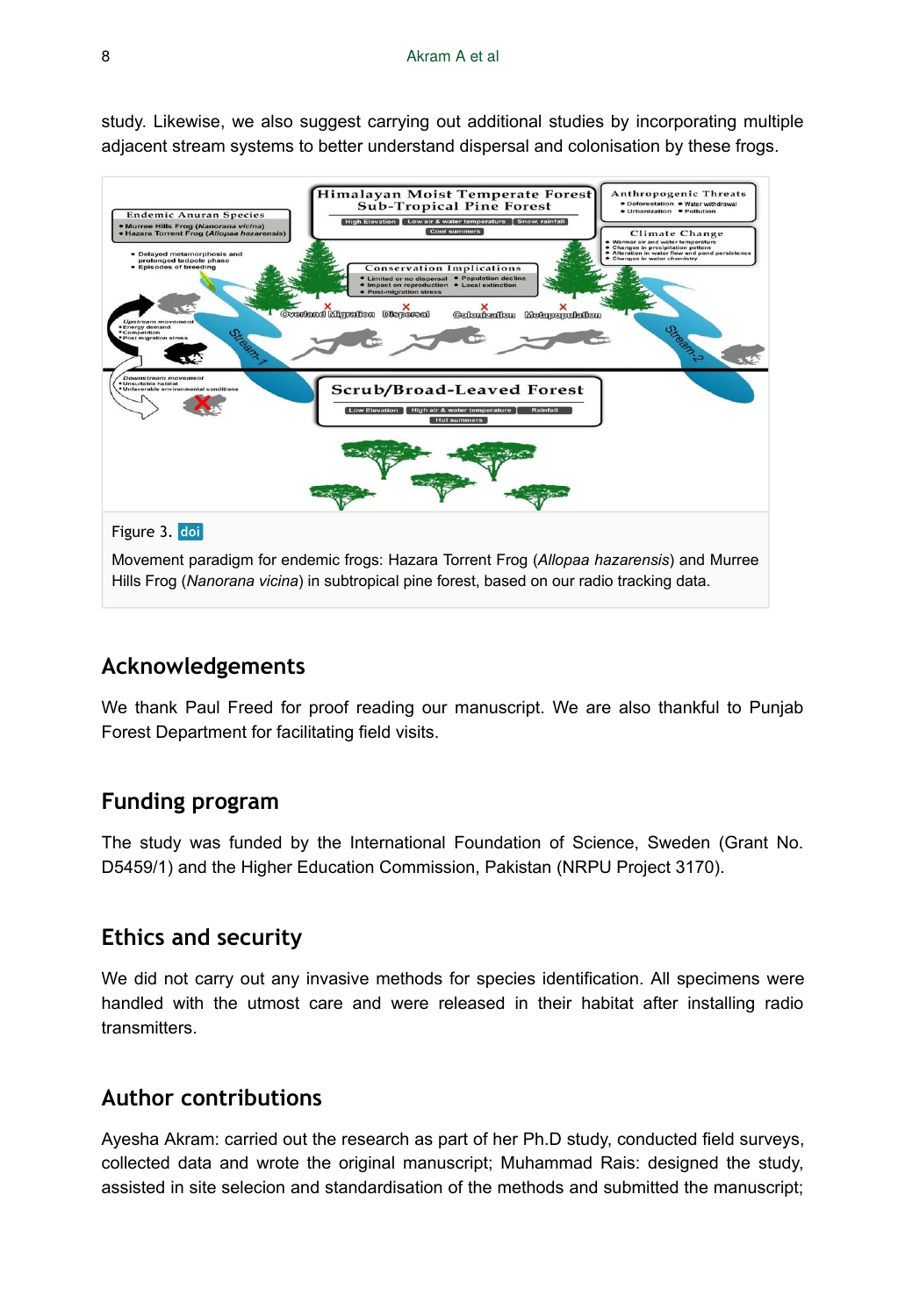Muhammad Saeed: conducted field surveys and collected data; Waseem Ahmed: conducted field surveys, collected data, conducted literature search and formatted the manuscript; Sumbul Gill: conducted field surveys, collected data, and archived field data; Jibran Haider: conducted field surveys and collected data.

# **Conflicts of interest**

The authors have declared that no competing interests exist.

# **References**

- <span id="page-8-3"></span>• Aarts G, MacKenzie M, McConnell B, Fedak M, Matthiopoulos J (2008) Estimating space-use and habitat preference from wildlife telemetry data. Ecography 31 (1): 140‑160. <https://doi.org/10.1111/j.2007.0906-7590.05236.x>
- <span id="page-8-1"></span>• Adams M, Bury RB (2002) The endemic headwater stream amphibians of the American Northwest: associations with environmental gradients in a large forested preserve. Global Ecology and Biogeography 11 (2): 169‑178. [https://doi.org/10.1046/j.1466-822x.](https://doi.org/10.1046/j.1466-822x.2002.00272.x) [2002.00272.x](https://doi.org/10.1046/j.1466-822x.2002.00272.x)
- <span id="page-8-5"></span>• Ahmed W, Rais M, Saeed M, Akram A, Khan IA, Gill S (2020) Site occupancy of two endemic stream frogs in different forest types in Pakistan. 15(3):506–511. Herpetological Conservation and Biology 15 (3): 506‑511.
- <span id="page-8-6"></span>• Atta-ur-Rahman, Khan AN, Collins A, Qazi F (2010) Causes and extent of environmental impacts of landslide hazard in the Himalayan region: a case study of Murree, Pakistan. Natural Hazards 57 (2): 413‑434. [https://doi.org/10.1007/](https://doi.org/10.1007/s11069-010-9621-7) [s11069-010-9621-7](https://doi.org/10.1007/s11069-010-9621-7)
- <span id="page-8-8"></span>• Berven K, Grudzien T (1990) Dispersal in the Wood Frog (Rana sylvatica): Implications for Genetic Population Structure. Evolution 44 (8). <https://doi.org/10.2307/2409614>
- <span id="page-8-10"></span>• Brand A, Snodgrass J (2010) Value of artificial habitats for amphibian reproduction in altered landscapes. Conservation Biology 24 (1): 295-301. [https://doi.org/10.1111/j.](https://doi.org/10.1111/j.1523-1739.2009.01301.x) [1523-1739.2009.01301.x](https://doi.org/10.1111/j.1523-1739.2009.01301.x)
- <span id="page-8-2"></span>• Brunjes K, Ballard WB, Humphrey M, Harwell F, Mcintyre N, Krausman P, Wallace M (2006) Habitat Use by Sympatric Mule and White-Tailed Deer in Texas. Journal of Wildlife Management 70 (5): 1351-1359. [https://doi.org/](https://doi.org/10.2193/0022-541x(2006)70%5B1351:hubsma%5D2.0.co;2) [10.2193/0022-541x\(2006\)70\[1351:hubsma\]2.0.co;2](https://doi.org/10.2193/0022-541x(2006)70%5B1351:hubsma%5D2.0.co;2)
- <span id="page-8-9"></span>• De Villiers FA, Measey J (2017) Overland movement in African clawed frogs (Xenopus laevis): empirical dispersal data from within their native range. PeerJ 5 [https://doi.org/](https://doi.org/10.7717/peerj.4039) [10.7717/peerj.4039](https://doi.org/10.7717/peerj.4039)
- <span id="page-8-0"></span>• Dupuis LA, Bunnell FL, Friele PA (2000) Determinants of tailed frog's range in British Columbia, Canada. Northwest Science 74:109–115. 74: 109‑115.
- <span id="page-8-7"></span>• Funk WC, Greene AE, Corn PS, Allendorf FW (2005) High dispersal in a frog species suggests that it is vulnerable to habitat fragmentation. Biology Letters 1 (1): 13‑16. <https://doi.org/10.1098/rsbl.2004.0270>
- <span id="page-8-4"></span>• Khan, et al. (2006) Amphibians and Reptiles of Pakistan. Krieger Publishing Company,. Malabar, Florida, USA.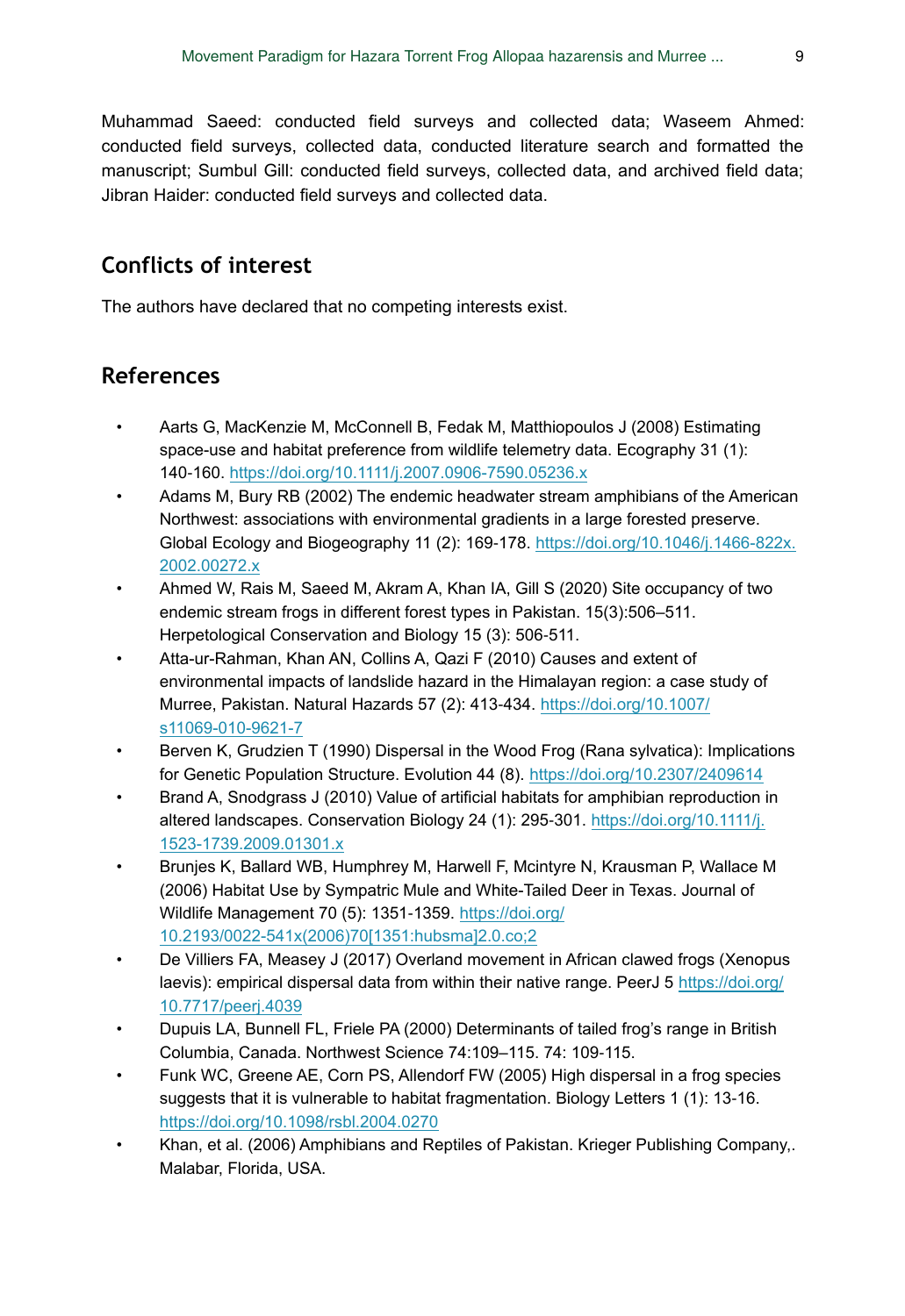- <span id="page-9-9"></span>• Khan MS, Dutta S, Ohler A (2008) Allopaa hazarensis: The IUCN Red List of Threatened Species 2008. International Union for Conservation of Nature. IUCN Red List of Threatened Species [https://doi.org/10.2305/iucn.uk.](https://doi.org/10.2305/iucn.uk.2008.rlts.t58426a11779666.en) [2008.rlts.t58426a11779666.en](https://doi.org/10.2305/iucn.uk.2008.rlts.t58426a11779666.en)
- <span id="page-9-5"></span>• Lecis R, Norris K (2004) Habitat correlates of distribution and local population decline of the endemic Sardinian newt Euproctus platycephalus. Biological Conservation 115 (2): 303‑317. [https://doi.org/10.1016/s0006-3207\(03\)00149-6](https://doi.org/10.1016/s0006-3207(03)00149-6)
- <span id="page-9-13"></span>• Lehtinen R, Galatowitsch S (2001) Colonization of restored wetlands by amphibians in Minnesota. The American Midland Naturalist 145 (2): 388-396. [https://doi.org/](https://doi.org/10.1674/0003-0031(2001)145%5B0388:CORWBA%5D2.0.CO;2) [10.1674/0003-0031\(2001\)145\[0388:CORWBA\]2.0.CO;2](https://doi.org/10.1674/0003-0031(2001)145%5B0388:CORWBA%5D2.0.CO;2)
- <span id="page-9-4"></span>• Manly BF, McDonald LL, Thomas DL, McDonald TL, Erickson WP (2002) Resource Selection by Animals: Statistical Design and Analysis for Field Studies. 2<sup>nd</sup> Edition. Kluwer, Dordrecht,. The Netherlands..
- <span id="page-9-2"></span>• Marsh D, Trenham P (2001) Metapopulation Dynamics and Amphibian Conservation. Conservation Biology 15 (1): 40‑49.<https://doi.org/10.1111/j.1523-1739.2001.00129.x>
- <span id="page-9-3"></span>• Moilanen A, Nieminen M (2002) Simple connectivity measures in spatial ecology. Ecology 83 (4): 1131‑1145. [https://doi.org/](https://doi.org/10.1890/0012-9658(2002)083%5B1131:scmise%5D2.0.co;2) [10.1890/0012-9658\(2002\)083\[1131:scmise\]2.0.co;2](https://doi.org/10.1890/0012-9658(2002)083%5B1131:scmise%5D2.0.co;2)
- <span id="page-9-6"></span>• Moore RD, Griffiths RA, Román A (2004) Distribution of the Mallorcan midwife toad (Alytes muletensis) in relation to landscape topography and introduced predators. Biological Conservation 116 (3): 327‑332. [https://doi.org/10.1016/](https://doi.org/10.1016/s0006-3207(03)00202-7) [s0006-3207\(03\)00202-7](https://doi.org/10.1016/s0006-3207(03)00202-7)
- <span id="page-9-10"></span>• Muths E (2003) Home Range and Movements of Boreal Toads in Undisturbed Habitat. Copeia 2003 (1): 160‑165. [https://doi.org/](https://doi.org/10.1643/0045-8511(2003)003%5B0160:hramob%5D2.0.co;2) [10.1643/0045-8511\(2003\)003\[0160:hramob\]2.0.co;2](https://doi.org/10.1643/0045-8511(2003)003%5B0160:hramob%5D2.0.co;2)
- <span id="page-9-8"></span>• Ohler A, Dutta S (2004) Nanorana vicina: IUCN Red List of Threatened Species. International Union for Conservation of Nature. IUCN Red List of Threatened Species <https://doi.org/10.2305/iucn.uk.2004.rlts.t58443a11781868.en>
- <span id="page-9-12"></span>• Rais M, Ahmed W (2021) Amphibian Dispersal Among Terrestrial Habitats and Wetlands in a Landscape. In: Leal Filho W., Azul A.M., Brandli L., Lange Salvia A., Wall T. (Eds) Life on Land. Encyclopedia of the UN Sustainable Development Goals. Springer, Cham. [https://doi.org/10.1007/978-3-319-71065-5\\_151-1.](https://doi.org/10.1007/978-3-319-71065-5_151-1.)
- <span id="page-9-0"></span>• Rais M, Ahmed W, Sajjad A, Akram A, Saeed M, Hamid HN, Abid A (2021) Amphibian fauna of Pakistan with notes on future prospects of research and conservation. ZooKeys 1062: 157‑175.<https://doi.org/10.3897/zookeys.1062.66913>
- <span id="page-9-11"></span>• Richards SJU,, Sinsch U, Alford RA (1994) Radio tracking. Pp 155-158 *In* Measuring and Monitoring Biological Diversity. Standard Methods for Amphibians. Heyer W.R., M.A. Donnelly, R.W. Mc- Diarmid, L.C. Hayek, and M.S. Foster (Eds.). Washington and London, Smithsonian Institution Press..
- <span id="page-9-7"></span>• Saeed M, Rais M, Gray R, Ahmed W, Akram A, Gill S, Fareed G (2021) Rise in temperature causes decreased fitness and higher extinction risks in endemic frogs at high altitude forested wetlands in northern Pakistan. Journal of Thermal Biology 95 <https://doi.org/10.1016/j.jtherbio.2020.102809>
- <span id="page-9-1"></span>• Semlitsch R, Bodie JR (1998) Are Small, Isolated Wetlands Expendable? Conservation Biology 12 (5): 1129-1133.<https://doi.org/10.1046/j.1523-1739.1998.98166.x>